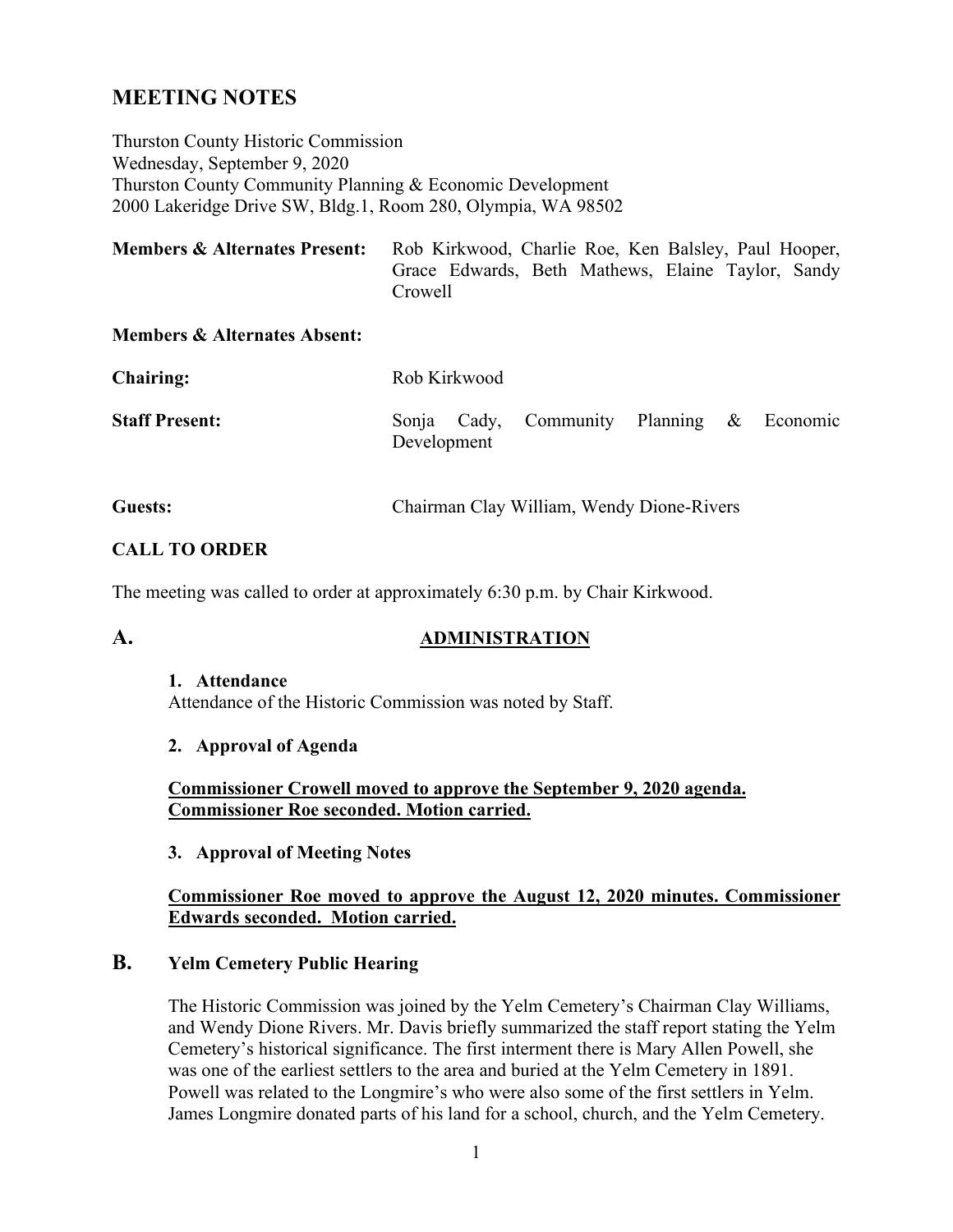He was an instrumental part of the early expeditions to Mt. Rainier, and the Longmire Hot Springs are named for him.

Commissioner Roe asked the Yelm Representatives if there were any tribal graves sites in the cemetery. Mrs. Dione Rivers informed him that there is an Indian burial ground at the cemetery, but there are no longer headstones, they are very wanting to research the graves with the help of the Nisqually and Puyallup tribes. Commissioners Kirkwood and Balsley offered to provide contacts they have to assist with the research, as well as help research a fire from the 1930's that Mrs. Dione Rivers inquired about.

**Commissioner Roe made a motion to place the Yelm Cemetery on the Thurston County Historic Register. Commissioner Crowell seconded. The vote was called and all Commissioners were in favor, stating that the Cemetery is of great historical significance to Thurston County.** 

# **C. Thurston County Code section 2.106.010, 2.106.020 and 2.106.030**

The Historic Commission discussed the sections of Thurston County Code listed above to better familiarize themselves with the duties and procedures of the Historic Commission.

#### **D. CLG Grant update**

Mr. Davis gave an update to the Commission that the application for grant funds to update our Historic Register had been denied by the DAHP grant committee. They did offer to set up trainings for county Staff and the Historic Commission. Commissioner Kirkwood agreed that the group should pursue these trainings.

#### **E. Lackamas Elementary School Application**

The Thurston County Building Development Center received a permit application for covered walkways at the Lackamas Elementary School, which is on the Historic Register. Commissioner Kirkwood asked for volunteers to form a permit review subcommittee, Commissioners Roe, Edwards, and Kirkwood agreed to be on the subcommittee. Commissioner Kirkwood also requested that staff contact the applicant to request elevation drawings. It was also discussed the Thurston County previously had a planner assigned to the Historic Commissioner to assist with this review process. Commissioner Kirkwood offered to send an email to the CPED Director to request a planner be available to the Historic Commission.

# **F. Subcommittee Updates**

The Commission discussed the following projects: